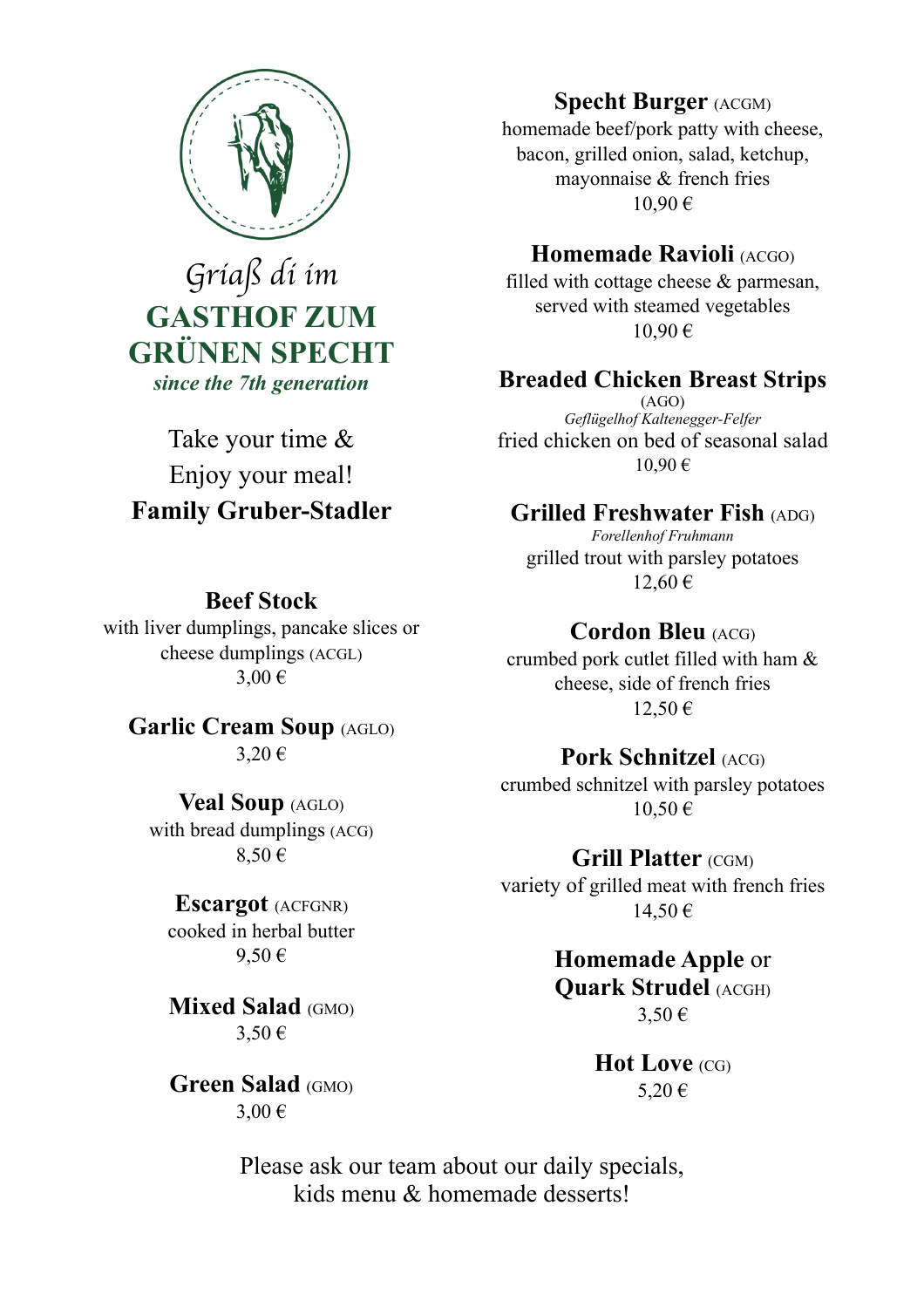# **Draft Beers (A)**

| Gösser Märzen | $0,31$ $3,20 \in$     |
|---------------|-----------------------|
| Gösser Märzen | $0,51$ $3,80 \in$     |
| Radler        | $0,31$ $3,20 \in$     |
| Radler        | $0,51$ $3,80 \in$     |
| Sodabeer      | $0,31 \quad 3,10 \in$ |
| Sodabeer      | $0,51$ $3,70 \in$     |
|               |                       |

# **Bottled Beers (A)**

| 0,5 | $3,80 \in$ |
|-----|------------|
| 0,5 | $3,80 \in$ |
| 0,5 | 4,00€      |
| 0,5 | 4,00€      |
| 0,5 | 4,00€      |
|     |            |

# **Wine Mixers (O)**

| Spritzer with Soda | $1/41$ $2,70 \in$ |
|--------------------|-------------------|
| Mischung, sweet    | $1/41$ 3,00 €     |
| Summerspritz       | $1/41$ $2,50 \in$ |
| Midsummerspritz    | $1/2 1$ 3,40 €    |

### **Wines & Sparkling Wines (O)**

| Welschrisling                                      | $1/81$ 3.00 €    |
|----------------------------------------------------|------------------|
| Strauss, Gamlitz, Steiermark 0,75 1 17,90 €        |                  |
| Weißburgunder                                      | $1/81$ 3,40 €    |
| Strauss, Gamlitz, Steiermark 0,75 20,30 $\epsilon$ |                  |
| Zweigelt                                           | $1/81$ 3,00 €    |
| Bauer, Gamlitz, Steiermark                         | 0,75117,90€      |
| Blaufränkisch                                      | $1/81$ 3,70 €    |
| Heinrich, Deutschkreutz, B                         | 0,75122,00€      |
| Piccolo – Henkell, dry                             | $0,21$ 6,50 €    |
| Henkell, dry                                       | $0,75122,50 \in$ |

### **Spirits**

| Fernet Branca           | $2$ cl | 2,70€ |
|-------------------------|--------|-------|
| Jägermeister            | 2 cl   | 2,70€ |
| Weinbrand               | 2 cl   | 2,70€ |
| Marille, Obstler, Birne | 2 cl   | 2,70€ |
| Nuss, Zirben, Enzian    | 2 cl   | 2,70€ |
| Zwetschgen              | 2 cl   | 2,70€ |
| Rum                     | 2 cl   | 2,70€ |
| <b>Baileys</b>          | $2$ cl | 2,70€ |
| <b>Jack Daniels</b>     | $2$ cl | 3,10€ |

# **Drink Specials**

| Lillet                      | 1/41  | 3,90€      |
|-----------------------------|-------|------------|
| Schilerol                   | 1/41  | $3,50 \in$ |
| <b>Aperol Spritzer</b>      | 1/81  | 3,90€      |
| Hugo (Alderflower Spritzer) | 1/81  | $3,30 \in$ |
| Hollermost Spritzer         | 0,31  | $2,80 \in$ |
| Hollermost Spritzer         | 0, 51 | $3,30 \in$ |
| Campari Soda                | 2 cl  | $2,80 \in$ |
| Campari Orange              | 2 cl  | 3,40€      |
| Gin Tonic                   | 2 cl  | 3,40€      |
| Jacky Cola                  | 2 cl  | 4,20€      |
| Bacardi Cola/Orange         | 2 cl  | $3,30 \in$ |
|                             |       |            |

# **Soft Drinks**

| Cola, Fanta               | 0,31 | $2,30 \in$ |
|---------------------------|------|------------|
| Almdudler, Sprite         | 0,31 | $2,30 \in$ |
| Apple Juice, Orange Juice | 0,31 | 2,40€      |
| with Soda                 | 0,31 | 2,00€      |
| Mineral Water with lemon  | 0,31 | 2,00€      |
| Mineral Water             | 0,31 | $1,50 \in$ |
| Pago - Conc. Fruit Juice  | 0.21 | 2,90€      |
| Red Bull                  | 1/41 | $3,60 \in$ |
|                           |      |            |

# **Hot Drinks**

| Espresso                                | 2,40€      |  |
|-----------------------------------------|------------|--|
| Double Espresso                         | 3,40€      |  |
| <b>Black Coffee with Cream</b>          | 2,70€      |  |
| Cappuccino $(G)$                        | $3,00 \in$ |  |
| Milk Coffee $(G)$                       | $3,00 \in$ |  |
| Hot Chocolate (G)                       | 2,70€      |  |
| with whipped creme                      | $3,30 \in$ |  |
| Mulled Wine (seasonal) (O) $1/41$       | 4,90€      |  |
| Bombardino (seasonal) (G) 6 cl          | $6,20 \in$ |  |
| Herbal Tea                              | 2,10€      |  |
| Peppermint-, Green-, Fruits-, Black Tea |            |  |
| Black Tea with lemon or milk            | 2,40€      |  |
| Black Tea with rum or schnaps           | 3,70€      |  |
| Wein-Tea $(O)$                          | 3,20€      |  |